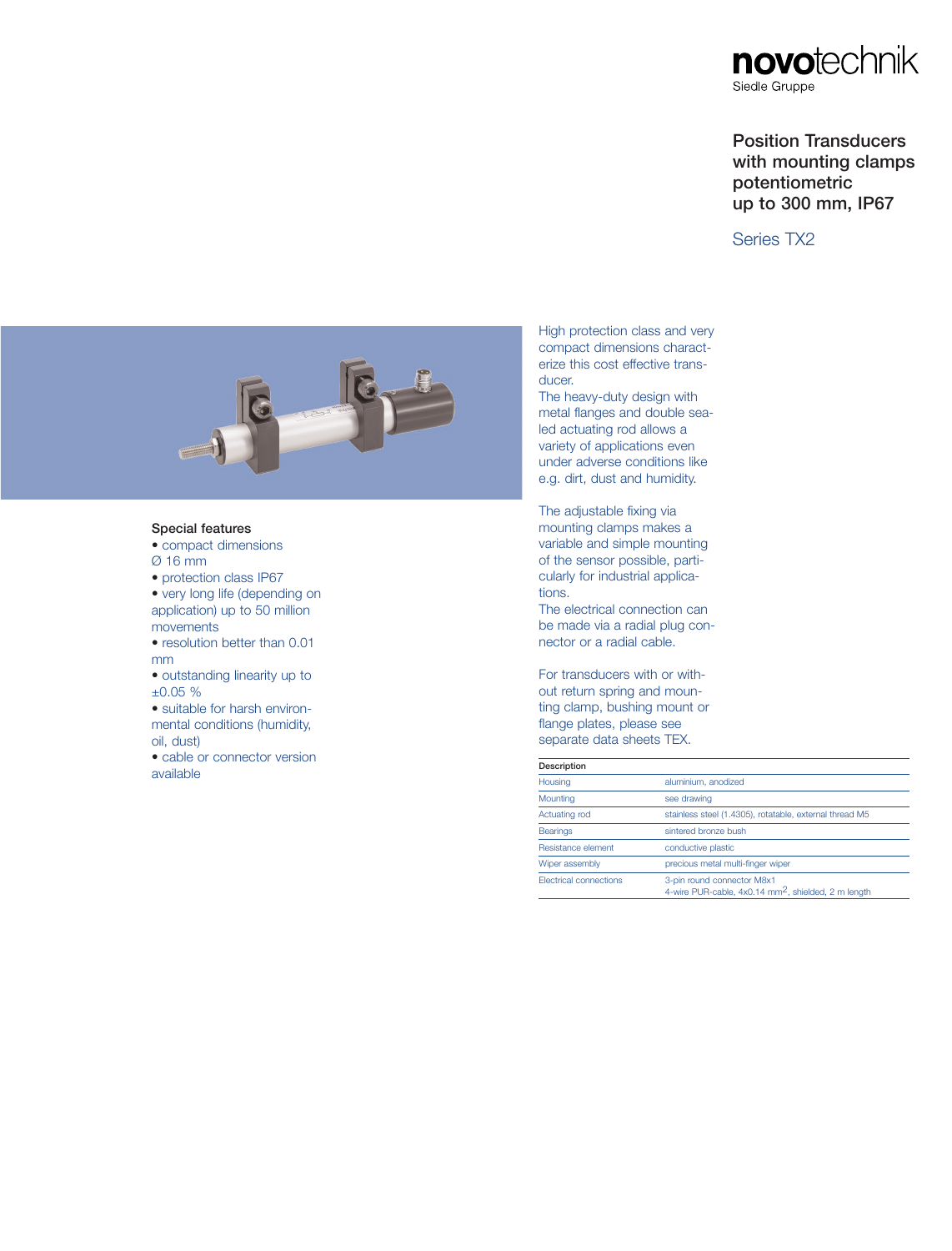

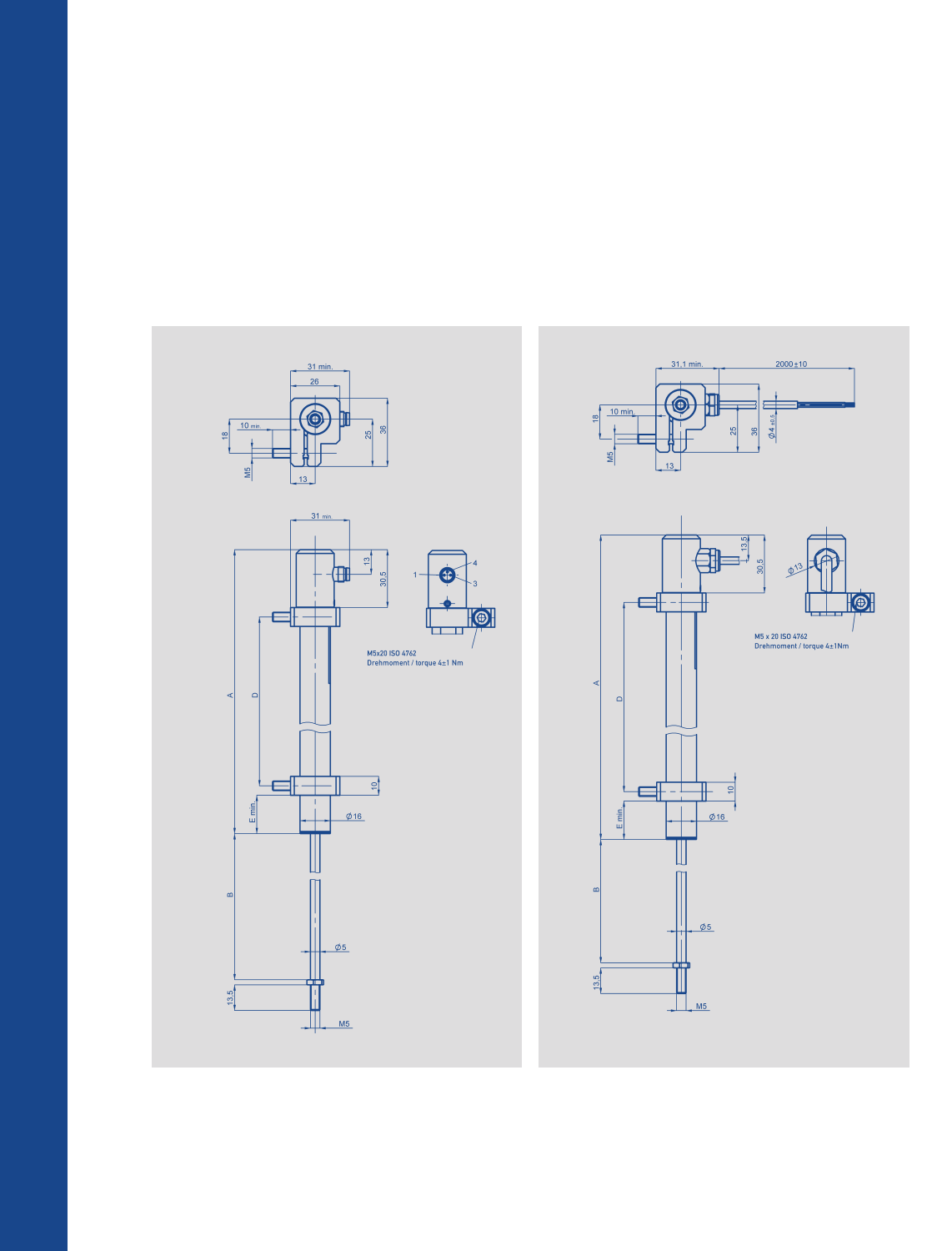| Type designations                                                           | TX <sub>2</sub><br>0025                                                                                                                                                                                                                                                                                                                    | TX <sub>2</sub><br>0050 | TX <sub>2</sub><br>0075 | TX <sub>2</sub><br>0100 | TX <sub>2</sub><br>0150 | TX <sub>2</sub><br>0200 | TX <sub>2</sub><br>0250 | TX <sub>2</sub><br>0300 |                    |
|-----------------------------------------------------------------------------|--------------------------------------------------------------------------------------------------------------------------------------------------------------------------------------------------------------------------------------------------------------------------------------------------------------------------------------------|-------------------------|-------------------------|-------------------------|-------------------------|-------------------------|-------------------------|-------------------------|--------------------|
| <b>Electrical Data</b>                                                      |                                                                                                                                                                                                                                                                                                                                            |                         |                         |                         |                         |                         |                         |                         |                    |
| Defined electrical range                                                    | 25                                                                                                                                                                                                                                                                                                                                         | 50                      | 75                      | 100                     | 150                     | 200                     | 250                     | 300                     | mm                 |
| <b>Electrical range</b>                                                     | 27                                                                                                                                                                                                                                                                                                                                         | 52                      | 77                      | 102                     | 155                     | 205                     | 255                     | 305                     | mm                 |
| Nominal resistance                                                          | $\mathbf{1}$                                                                                                                                                                                                                                                                                                                               | $\overline{2}$          | 3                       | $\overline{4}$          | 6                       | 8                       | 10                      | 12                      | $k\Omega$          |
| Resistance tolerance                                                        | 20                                                                                                                                                                                                                                                                                                                                         |                         |                         |                         |                         |                         |                         |                         | $\pm\%$            |
| Independent linearity                                                       | 0.2                                                                                                                                                                                                                                                                                                                                        | 0.1                     | 0.1                     | 0.1                     | 0.05                    | 0.05                    | 0.05                    | 0.05                    | $\pm\%$            |
| Repeatability                                                               | 0.01                                                                                                                                                                                                                                                                                                                                       |                         |                         |                         |                         |                         |                         |                         | mm                 |
| Recommended operating wiper current                                         | $\leq$ 1                                                                                                                                                                                                                                                                                                                                   |                         |                         |                         |                         |                         |                         |                         | $\mu$ A            |
| Max. wiper current in case of malfunction                                   | 10                                                                                                                                                                                                                                                                                                                                         |                         |                         |                         |                         |                         |                         |                         | mA                 |
| Max. permissible applied voltage                                            | 42                                                                                                                                                                                                                                                                                                                                         |                         |                         |                         |                         |                         |                         |                         | $\vee$             |
| Effective temperature coefficient of the<br>output-to-applied voltage ratio | typical 5                                                                                                                                                                                                                                                                                                                                  |                         |                         |                         |                         |                         |                         |                         | ppm/K              |
| Insulation resistance<br>(500 VDC)                                          | $\geq 10$                                                                                                                                                                                                                                                                                                                                  |                         |                         |                         |                         |                         |                         |                         | $\mathsf{M}\Omega$ |
| Dielectric strength<br>(500 VAC, 50 Hz)                                     | $≤100$                                                                                                                                                                                                                                                                                                                                     |                         |                         |                         |                         |                         |                         |                         | $\mu$ A            |
| <b>Mechanical Data</b>                                                      |                                                                                                                                                                                                                                                                                                                                            |                         |                         |                         |                         |                         |                         |                         |                    |
| Body length (dimension A)                                                   | 86                                                                                                                                                                                                                                                                                                                                         | 111                     | 136                     | 161                     | 224                     | 274                     | 324                     | 374                     | $±1$ mm            |
| Mechanical stroke (dimension B)                                             | 30                                                                                                                                                                                                                                                                                                                                         | 55                      | 80                      | 105                     | 158                     | 208                     | 258                     | 308                     | $±1$ mm            |
| Recommended mounting clamp distance (dimension D)                           | 30                                                                                                                                                                                                                                                                                                                                         | 50                      | 70                      | 90                      | 140                     | 190                     | 240                     | 290                     | mm                 |
| E min. (dimension E)                                                        | 15                                                                                                                                                                                                                                                                                                                                         | 20                      | 25                      | 25                      | 35                      | 35                      | 35                      | 35                      | mm                 |
| Weight approx.<br>with connector (101)<br>with cable (202)                  | 100<br>120                                                                                                                                                                                                                                                                                                                                 | 110<br>156              | 120<br>160              | 130<br>177              | 150<br>190              | 163<br>225              | 190<br>250              | 205<br>270              | $\mathsf{g}$<br>g  |
| <b>Operating force</b><br>horizontal<br>vertical                            | $<$ 5 (at RT 20 $^{\circ}$ C)                                                                                                                                                                                                                                                                                                              |                         |                         |                         |                         |                         |                         |                         | N                  |
| <b>Tearing force</b>                                                        | max. 15 (*)                                                                                                                                                                                                                                                                                                                                |                         |                         |                         |                         |                         |                         |                         | $\mathsf{N}$       |
| <b>Environmental Data</b>                                                   |                                                                                                                                                                                                                                                                                                                                            |                         |                         |                         |                         |                         |                         |                         |                    |
| Temperature range                                                           | -40 +85 connector / -20 +100 cable                                                                                                                                                                                                                                                                                                         |                         |                         |                         |                         |                         |                         |                         | $^{\circ}C$        |
| Operating humidity range                                                    | 0  95 (no condensation)                                                                                                                                                                                                                                                                                                                    |                         |                         |                         |                         |                         |                         |                         | % R.H.             |
| Vibration                                                                   | 52000<br>$A_{\text{max}} = 0.75$<br>$a_{\text{max}} = 20$                                                                                                                                                                                                                                                                                  |                         |                         |                         |                         |                         |                         | Hz<br>mm<br>g           |                    |
| <b>Shock</b>                                                                | 50<br>6                                                                                                                                                                                                                                                                                                                                    |                         |                         |                         |                         |                         |                         |                         | $\mathsf g$<br>ms  |
| Life                                                                        | $> 50 \times 10^6$ typ.                                                                                                                                                                                                                                                                                                                    |                         |                         |                         |                         |                         |                         |                         | movements          |
| Operating speed                                                             | 5                                                                                                                                                                                                                                                                                                                                          |                         |                         |                         |                         |                         |                         |                         | m/s max.           |
| <b>Protection class</b>                                                     | IP67 DIN EN 60529 (use connector with IP67 or higher)<br>The protection class IP67 was determined as fabricated condition under the following terms (DIN EN 60529):<br>1 m water depth, duration 0.5 h<br>Abrasion of rod sealing depends on application and cycles.<br>Please pay attention to the instruction manual before starting up. |                         |                         |                         |                         |                         |                         |                         |                    |

\*) Depending on the environmental temperature and standstill time, the necessary force for the initial operating of the push rod can increase.